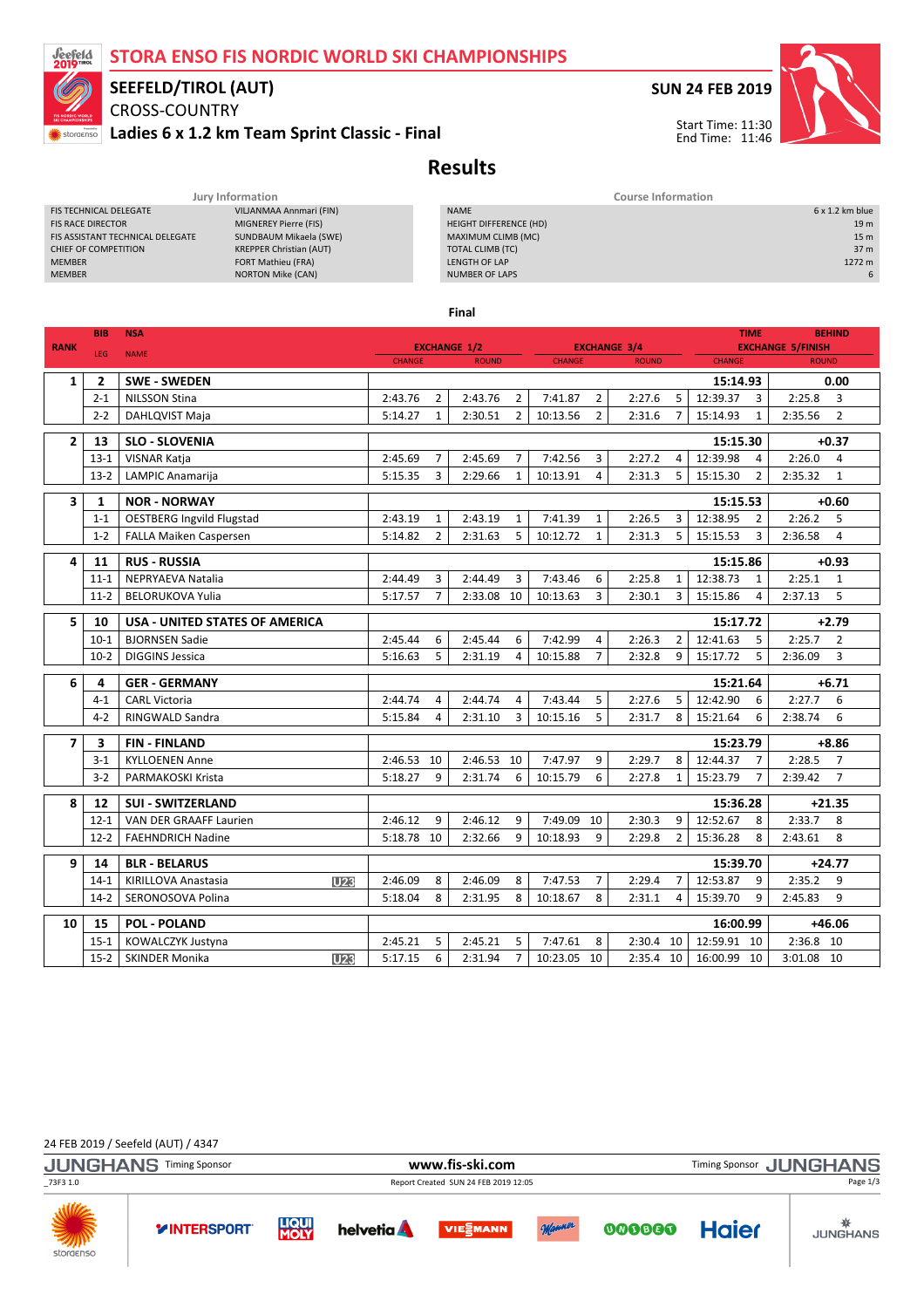STORA ENSO FIS NORDIC WORLD SKI CHAMPIONSHIPS



### SEEFELD/TIROL (AUT)

CROSS-COUNTRY Ladies 6 x 1.2 km Team Sprint Classic - Final SUN 24 FEB 2019



Start Time: 11:30 End Time: 11:46

## Results Semifinals

|                 | <b>BIB</b>     | <b>NSA</b>                                          | <b>TIME</b>                          |                               |                            |                                     |                            | <b>BEHIND</b>                            |  |
|-----------------|----------------|-----------------------------------------------------|--------------------------------------|-------------------------------|----------------------------|-------------------------------------|----------------------------|------------------------------------------|--|
| <b>RANK</b>     | LEG            | <b>NAME</b>                                         | <b>EXCHANGE 1/2</b><br><b>CHANGE</b> | <b>ROUND</b>                  | <b>CHANGE</b>              | <b>EXCHANGE 3/4</b><br><b>ROUND</b> | <b>CHANGE</b>              | <b>EXCHANGE 5/FINISH</b><br><b>ROUND</b> |  |
|                 |                |                                                     |                                      |                               |                            |                                     |                            |                                          |  |
| 11              | 5              | <b>ITA - ITALY</b>                                  | <b>SEMIFINAL 1 RANK: 5</b>           |                               |                            |                                     | 16:03.97                   | $+27.45$                                 |  |
|                 | $5-1$          | <b>LAURENT Greta</b>                                | 2:45.38<br>$\overline{4}$            | 2:45.38<br>4                  | 7:58.37<br>5               | 2:37.4<br>5                         | 13:14.11<br>5              | 2:43.6<br>6                              |  |
|                 | $5 - 2$        | <b>SCARDONI Lucia</b>                               | 5:20.96<br>4                         | 2:35.58<br>5                  | 5<br>10:30.51              | 2:32.1<br>$\overline{2}$            | 5<br>16:03.97              | 5<br>2:49.86                             |  |
| 12 <sup>2</sup> | 6              | <b>CAN - CANADA</b>                                 | <b>SEMIFINAL 1</b>                   | <b>RANK: 6</b>                |                            |                                     | 16:12.65                   | $+36.13$                                 |  |
|                 | $6 - 1$        | NISHIKAWA Emily                                     | 2:46.09<br>5                         | 2:46.09<br>5                  | 8:01.04<br>6               | 2:39.1<br>6                         | 13:19.89<br>6              | 2:43.1<br>5                              |  |
|                 | $6 - 2$        | <b>BEATTY Dahria</b>                                | 5:21.86<br>6                         | 2:35.77<br>6                  | 6<br>10:36.70              | 2:35.6<br>6                         | 16:12.65<br>6              | $\overline{7}$<br>2:52.76                |  |
| 13              | 17             | <b>CZE - CZECH REPUBLIC</b>                         | <b>SEMIFINAL 2</b>                   | RANK: 7                       |                            |                                     | 16:24.92                   | $+50.38$                                 |  |
|                 | $17-1$         | <b>JANATOVA Katerina</b>                            | 2:45.39<br>6                         | 2:45.39<br>6                  | 7:53.94<br>6               | 2:38.1                              | 13:25.40<br>$\overline{7}$ | 2:52.5<br>9                              |  |
|                 | $17-2$         | <b>HYNCICOVA Petra</b>                              | 5:15.82<br>6                         | 2:30.43<br>6                  | $\overline{7}$<br>10:32.88 | 2:38.9<br>$\overline{7}$            | $\overline{7}$<br>16:24.92 | $\overline{7}$<br>2:59.52                |  |
| 14              | 8              | <b>SVK - SLOVAKIA</b>                               | <b>RANK: 7</b><br><b>SEMIFINAL 1</b> |                               |                            | 16:44.95                            | $+1:08.43$                 |                                          |  |
|                 | $8 - 1$        | <b>KLEMENTOVA Barbora</b>                           | 2:55.69<br>9                         | 2:55.69<br>9                  | 8:17.91<br>8               | 2:50.4<br>8                         | 13:52.47<br>8              | 2:55.4<br>9                              |  |
|                 | $8 - 2$        | PROCHAZKOVA Alena                                   | 5:27.48<br>8                         | 2:31.79<br>$\mathbf{1}$       | $\overline{7}$<br>10:57.05 | 2:39.1<br>7                         | 16:44.95<br>$\overline{7}$ | 6<br>2:52.48                             |  |
|                 |                |                                                     |                                      |                               |                            |                                     |                            |                                          |  |
| 15              | 18             | <b>CHN - PEOPLES REPUBLIC OF CHINA</b>              | <b>SEMIFINAL 2</b>                   | <b>RANK: 8</b>                |                            |                                     | 16:46.01                   | $+1:11.47$                               |  |
|                 | $18-1$         | MA Qinghua                                          | 2:46.40<br>8                         | 2:46.40<br>8                  | 8<br>8:04.59               | 2:44.0<br>8                         | 13:42.59<br>8              | 8<br>2:52.0                              |  |
|                 | $18-2$         | <b>MENG Honglian</b>                                | 5:20.56<br>8                         | 2:34.16<br>8                  | 10:50.59<br>8              | 2:46.0<br>8                         | 8<br>16:46.01              | 8<br>3:03.42                             |  |
| 16              | 9              | <b>GBR - GREAT BRITAIN</b>                          | <b>SEMIFINAL 1</b>                   | <b>RANK: 8</b>                |                            |                                     | $+1:11.08$                 |                                          |  |
|                 | $9 - 1$        | <b>TAYLOR Annika</b>                                | 2:50.38<br>$\overline{7}$            | 2:50.38<br>$\overline{7}$     | 8:13.80<br>$\overline{7}$  | 2:46.8<br>$\overline{7}$            | 13:48.14<br>$\overline{7}$ | 2:48.6<br>$\overline{7}$                 |  |
|                 | $9 - 2$        | <b>BATHE Nichole</b>                                | 5:26.97<br>$\overline{7}$            | 2:36.59<br>8                  | 10:59.49<br>8              | 2:45.6<br>9                         | 16:47.60<br>8              | 8<br>2:59.46                             |  |
| 17              | 16             | <b>UKR - UKRAINE</b>                                | <b>SEMIFINAL 2</b><br>RANK: 9        |                               |                            |                                     | 17:06.30                   | $+1:31.76$                               |  |
|                 |                |                                                     |                                      |                               |                            |                                     |                            |                                          |  |
|                 | $16-1$         | <b>KROL Yulija</b>                                  | 2:52.94<br>9                         | 2:52.94<br>9                  | 8:16.14<br>9               | 2:47.4<br>$\mathbf{q}$              | 13:59.11<br>9              | 2:49.8<br>$\overline{7}$                 |  |
|                 | $16-2$         | KAMINSKA Valentyna                                  | 5:28.67<br>9                         | 2:35.73<br>9                  | 11:09.22<br>9              | 2:53.0<br>9                         | 17:06.30<br>9              | 9<br>3:07.19                             |  |
|                 | $\overline{ }$ |                                                     |                                      |                               |                            |                                     |                            |                                          |  |
| 18              | $7 - 1$        | <b>KAZ - KAZAKHSTAN</b><br><b>MATROSSOVA Marina</b> | <b>SEMIFINAL 1</b><br>8              | RANK: 9<br>8                  | 9<br>8:24.08               | 9                                   | 17:07.03<br>14:03.26<br>9  | $+1:30.51$<br>8<br>2:54.1                |  |
|                 | $7 - 2$        | MUTAGAROVA Elmira                                   | 2:53.91<br>5:31.69<br>9              | 2:53.91<br>2:37.78<br>9       | 9<br>11:09.16              | 2:52.3<br>8<br>2:45.0               | 9<br>17:07.03              | 9<br>3:03.77                             |  |
|                 |                |                                                     |                                      |                               |                            |                                     |                            |                                          |  |
| 19              | 19<br>$19-1$   | <b>THA - THAILAND</b><br><b>CHANLOUNG Karen</b>     | <b>SEMIFINAL 2</b><br>3:00.68 10     | <b>RANK: 10</b><br>3:00.68 10 | LAP                        |                                     | LAP                        |                                          |  |

#### Jury Decision

Verbal Warning - Technique violation

NOR - FALLA Maiken Caspersen **ICR 343.8 - Using skating technique in classical competition** 

#### 24 FEB 2019 / Seefeld (AUT) / 4347